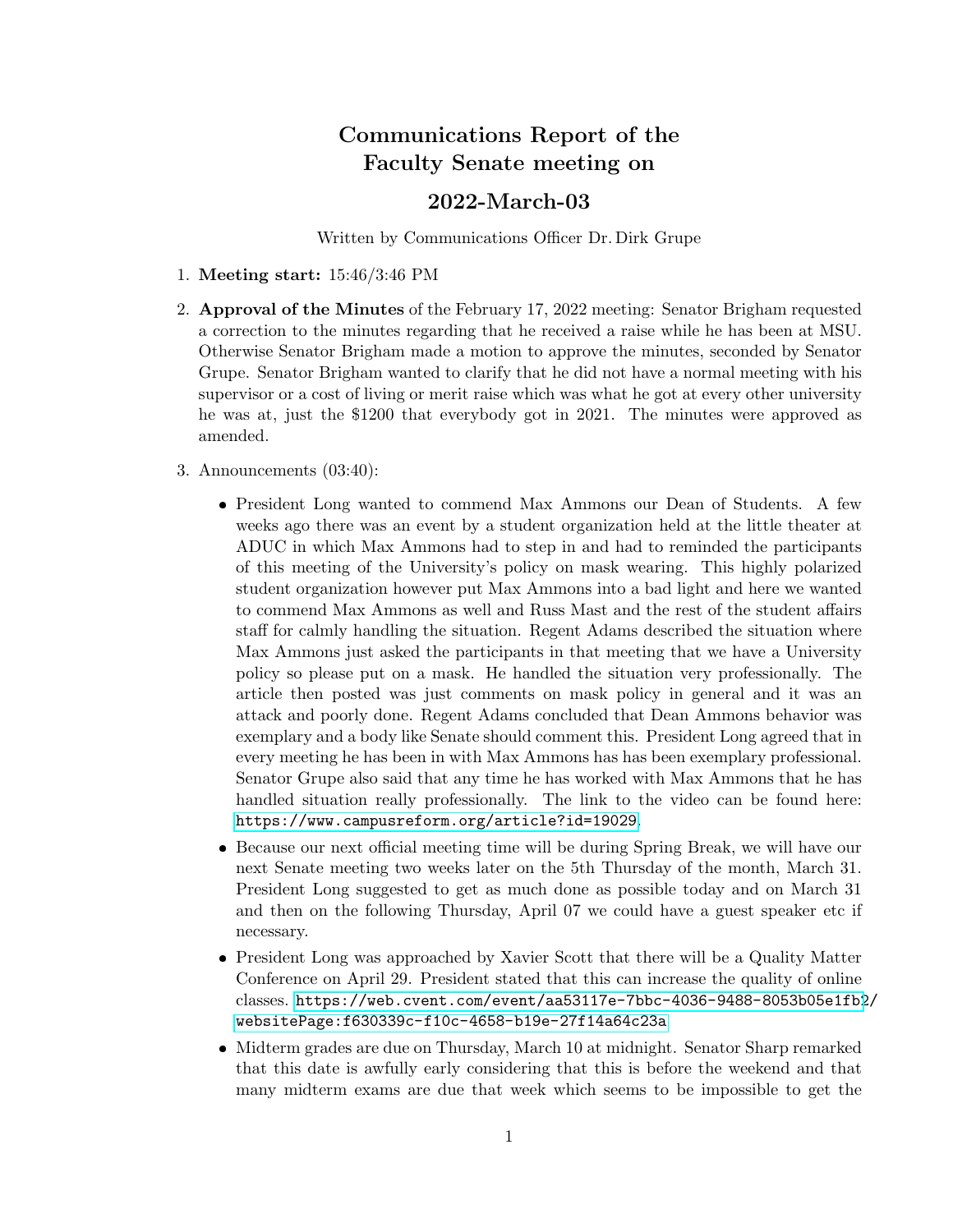grade in on time with this deadline. In particular Senator Sharp pointed out that her last midterm exam is over at 3pm/15:00 on that Thursday. Senator Grupe confrmed Senator Sharp's recollection that midterm grades were always due the Monday after the midterm week. He also said that the reasoning for the deadline on the Thursday may be that the second half semester courses are starting that day. President Long said that this has ti be a conversation we need to have with the provost, who can not be here today. (comment: The provost actually listened and shifted the deadline to Monday March 14)

- 4. Presidents Report: No report, Dr. Morgan was not present
- 5. Provost Report: (Dr. Norman, 12:00) Provost Norman gave a longer report in which he addressed several items discussed during the last meeting at which he could not be present. Provost Norman apologized that he could not be at the last Senate meeting because he had to help his children to move to Morehead. He said that he will go now point for point over the questions from the last meeting.
	- There is a new student planning tool, called "My Progress" which has just been launched. There will be an email next Monday that will have also a video that describes the process. This new tool will help students planning their schedules in the future and will also help with advising.
	- Provost Norman raised the issue regarding the "confidentiality agreement" for search committees. Provost Norman also mentioned that Senator Lennex reached out to him to explain the situation about the "confidentiality understanding" we had to deal with last year. That "understanding" was pulled out last year. The new one however is in place for position searches and it has been around since 2019. This in is in line with other of our instate peers. Provost Norman mentioned a Faculty Senate meeting in November where a faculty member who was not on a search committee revealed things that could have been only known to members of that search committee. Provost Norman then went to HR to ask if there was a breach in confidentiality by a search committee member. Provost Norman mentioned that this confidentiality agreement has been in place for search committees for a while, but it has not been strictly enforced by HR. Now it is enforced. Provost Norman has spoken with HR and the general council regarding the clarity of the form. This is also the reason why there are several version of the confidentiality agreement depending on the time the search was performed. It is simply from improving the clarity of the form. Provost Norman also made it clear that there are no consequences for not signing the form for promotions, however the person can then not serve on the search committee. Provost Norman expressed that serving on a search committee is part of the Shared Governance process. Again, nobody will be forced to sign this form.
	- Provost Norman then talked about Terminal Degree documents. He said that he ran into some issues when he became provost last year. There are some misinterpretations of faculty credentialing vs hiring people into tenure-track positions. We have some programs where we do not have clear indications what a terminal degree is. Provost Norman has reached out to the colleges and departments where this may be an issue. We do have a process in place where exceptional backgrounds and experiences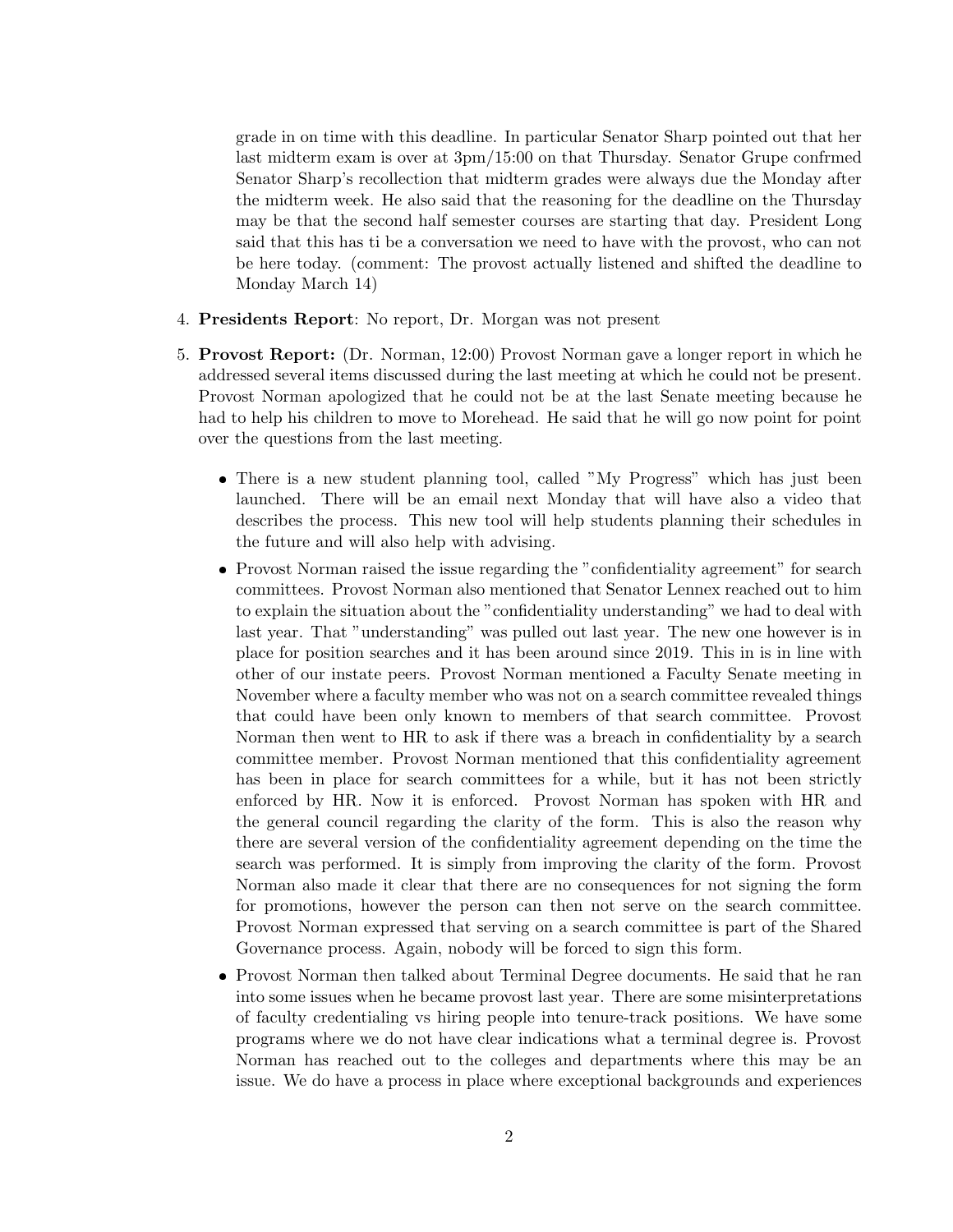can be used to support strong hires. SACS-COC ask to provide documentation to determine whether people have credentials to teach courses, but not so much about the correct terminal degree for hiring a new tenure-track faculty member. As an example Provost Norman said that he has enough hours to fulfill the criteria to teach a course in counseling but he has not the terminal degree to be a member of a counseling department. So there is a difference for somebody teaching a course because they have the expertise and a person being eligible within that field to be hired into a position.

- About Dean Evaluations Provost Norman remarked that these happen every year. This is a self evaluation document based on goals that were set at the beginning of the academic year. This is then used as an administrative performance evaluation. Provost Norman is following the same process as it has been done by former Provost Russell the previous year.
- Provost Norman then addressed the issues of administrative turnover and dean searches. Provost Norman did some research on the longevity of dean's and provost "lives". Prior to COVID, the average "life" of a dean was about 4-6 years in that role. However, now for all administrative lines this has decreased to about 2-3 years. From experience Provost Norman remarked that what he is seeing in particular in Kentucky is more like one to two years for deans and provosts. Regarding to Morehead Provost Norman mentioned that the Dean of the Caudill College Scott Davison is stepping down after being in this role for two years rather than continue to the end of his third year. Scott has been a great advocate for his faculty and his college and Provost Norman stressed that it has been great working with Scott Davison. Provost Norman really regrets this decision, but he also pointed out that everybody has to see what is best for them for their personal and professional goals.

Provost Norman then also mentioned the ongoing search in the Volgenau College of Education. Provost Norman just accepted the number of names of the candidates to bring on campus recommended by the search committee lead by Johnathan Nelson. It is expected that the candidates will be coming to campus shortly after Spring Break.

- Last but not least Provost Norman mentioned the QEP LevelUp initiative. We will continue with the training and modest stipends for those participating the this initiative. As Provost Norman pointed out that the SACS-COC report was speaking highly of our QEP initiative.
- Provost Norman has also worked over the last few weeks with several Senate subcommittees. For example he is working with the Academic Issues committee on the 50% rule to try to find a way forward. He will also meet with the Governance committee on March 10. Also meetings are planned with the Evaluations committee

Provost Norman then open the discussion with Senate:

Senator Brook requested a one page description of "My Progress" that describes how to use this tool which could be used for advising and which would make it easy to send out to all students. Provost Norman promised to take care of it.

Sue Tallichet as a guest (recognized by President Long), who spoke in Senate in November regarding the hiring process in her college, addresses the question regarding the confidentiality agreement. Dr Tallichet clarified that what she said back in November about the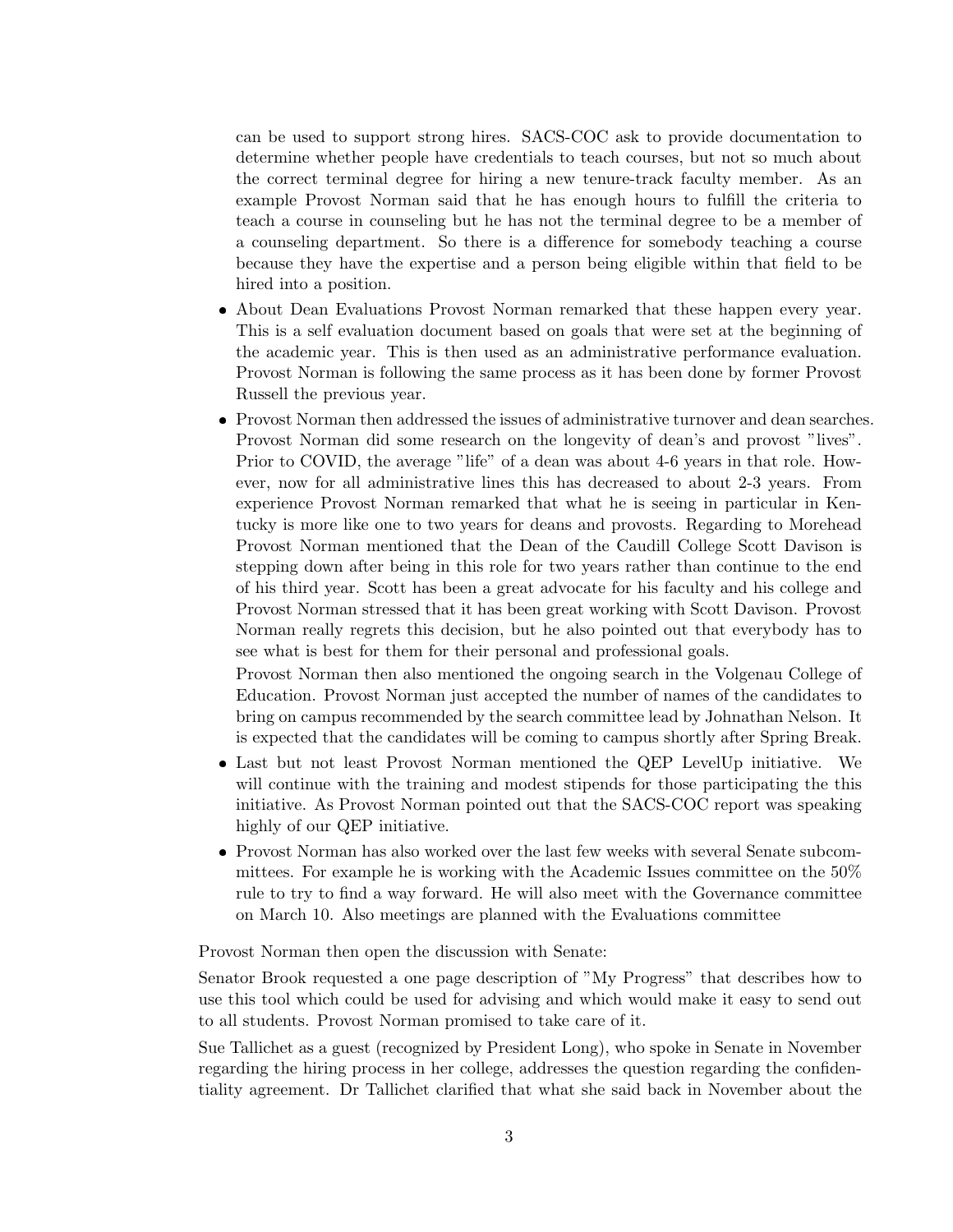candidate did not come from a leak in the search committee but was what she learned for the candidate himself. Dr. Tallichet was very concerned that the new confidentiality agreement will only allow a group of people who sign it to be on a search committee which is very objectionable and really isn't Shared Governance. This confidentiality agreement would eliminate the information available about the candidate. As an example Dr. Tallichet brought up an example from a search on her department in 2018 of a VAP where until the Fall nobody even knew about it. Dr. Tallichet was also concerned that her email have been monitored. She mentioned an incident where a family member had died and a week or two later somebody said, sorry for you loss, but she had not told anybody on campus about this. Dr. Tallichet was very concerned about confidentiality here. Dr. Norman responded that this was new to him.

Regent Adams remarked that she had several people on campus who asked her to see the SACS-COC report while it was still up, because they were afraid to be monitored by the University which shows the climate we are in. Regent Adams also pointed out that with the new confidentiality there is no whistle blower protection. She then pointed out a mistake by HR done with the previous dean of her college who after somebody embezzled \$200000 stepped down, but still kept a pay raise of \$17000 to his base pay. We have repeated instances where both faculty and administrators are harmed by decisions in certain offices which have never been rectified. This is not faculty vs administration. Regent Adams expressed the she is appalled by the administrator in her college now not getting anything and that is perhaps the reason why Scott Davison is stepping down as dean. The University is repeatedly putting people in position to fail, but not giving them the support and information they need. They are put into a position of being a human shield for decisions they have not made and then they are left of answer to problems without adequate knowledge. This is a destructive behavior that needs to stop. Dr Adams also made clear that this is not to blame Provost Norman. Regent Adams also pointed out that requirements for positions are not consistent. Sometimes a dean position has to be a Full Professor some times not, the two previous provosts and the current associate provost were/are not full professors, and these are position above the deans' level. It depends on who the person is and their usefulness to the highest person on campus. Regent Adams expressed her fear that that same that happened Dean Davison might happen to Provost Norman which she hopes will not happen. Academic Affairs need to be functional. Provost Norman responded that when he is confronted with problems like this that he is looking at when this happen and if this was after July 01 2021 after which it would be on his watch. There has been a lot of history here, but he is determined to have a collaborative communication relationship. We have to rebuild trust so we can start moving again. President Long agreed to that, that we are moving forward to work together to make this a better place which is shown also by the participation of the provost in these discussions.

Senator White thanked Provost Norman for being here and he described a situation which has raised concerns in search committee in the Psychology Department where he is the committee chair. He said that confidentiality in a search committee is not the problem and the issue is not signing a confidentiality agreement. However, the problem is this particular confidentiality agreement. It is very rigid in places and in other it is very vague. Nobody on the search committee wants to sign this agreement. The committee came up with a long list of concerns regarding this agreement. So the problem now is that HR will not release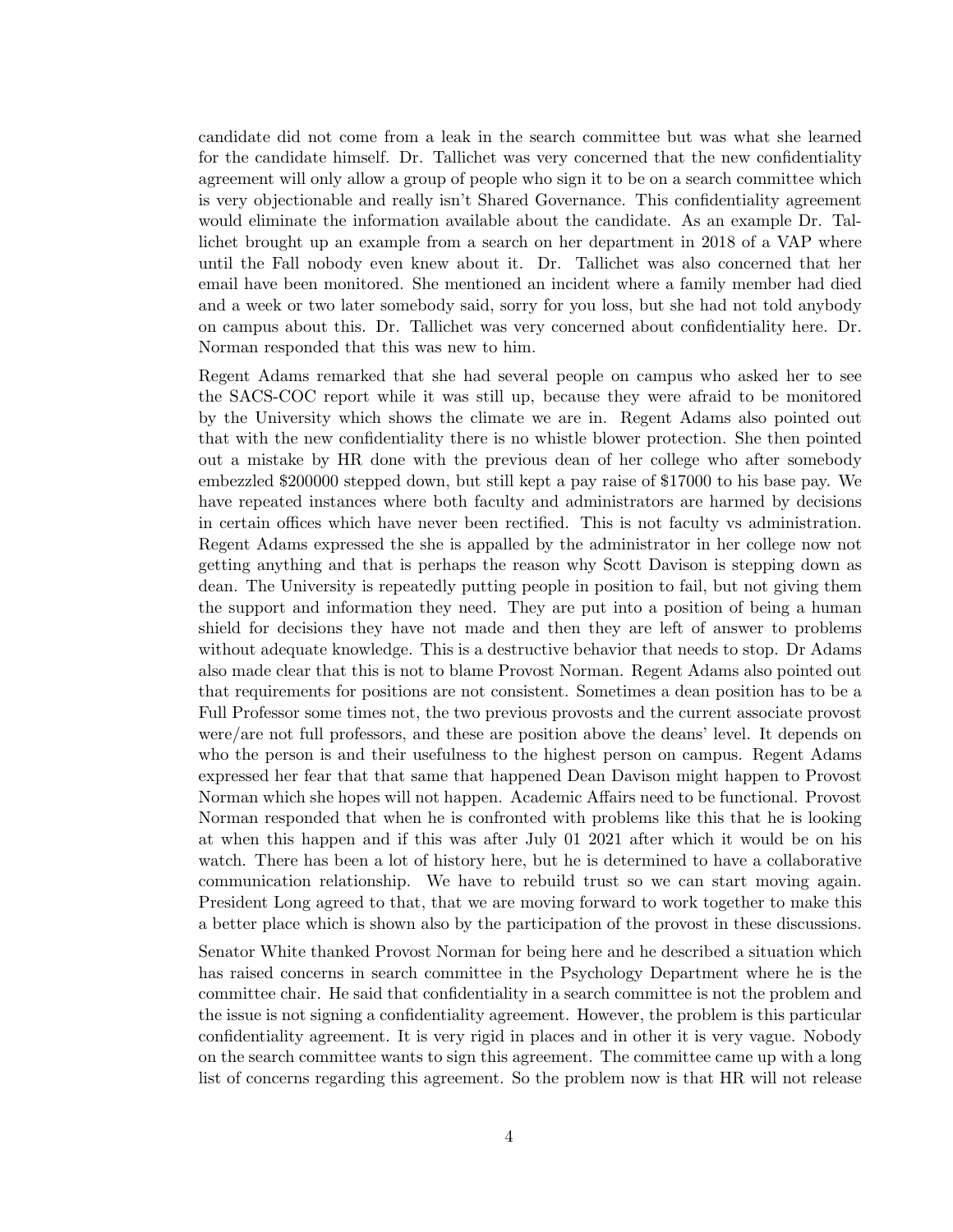the information about the candidates until everybody has signed the agreement. This puts the committee into a very difficult position. The department is in desperate need for the two positions they are searching for. Senator White suggested to follow the training for a search committee because part of this training is on confidentiality. He recommended using this. This has been out much longer and it has been vetted. Then you can get the commitment that you need. But the current document nobody will voluntarily sign it. Provost Norman thanks Senator White for the suggestion and he was open to the idea of having people comply with the principles in the training videos.

Senator Jenab brought up another issue on equipment/technology or the lack thereof. Provost Norman responded that it is on his todo list, but he has not gotten around this yet. Faculty needs to be consulted with these issues.

Senator Morrison said that he is very concerned about Shared Governance on this campus. Faculty should have some input into the processes regarding dean evaluations and confidentiality agreements. Senator Morrison pointed to an article in the Harold Leader about KSU administrator who was fired becasue he violated a confidentiality agreement and was fired for being a whistle blower. However the court decided in his favor. These confidentiality agreements have no legal teeth. These agreements only hinder our ability to point out ethical problems and illegal behavior.

Provost Norman also thanked Senate for their time and pointed out that he will be glad to also answer additional questions by email. Senator Lennex (and AAPUP Morehead Chapter President) said that AAUP is very willing to work with him on the issues above.

6. Regent Report (Dr. Adams, 50:50): The next Board of Regent meeting will be on March 31. The full regent report is added to the end of this Communications Report in Appendix [A\)](#page-9-0). Regent Adams just received an email from her dean (Scott Davison) that her spring schedule needed to be altered, because according to general council the current course release time of one course per semester that the Faculty Regent receives is in violation with KRS 164.330 which does not allow to draw salaries for services when serving on the Board. This means that our decade-long practice of giving the Faculty regent one course release time is now no longer allowable. Dean Davison argued against this interpretation, but he was told that we are not in control of the law and we need to be in compliance. Regent Adam's dean and associate dean were told that they have to give Regent Adams a second half semester course, and this is because our University General Council just discovered surprisingly that the University is out of compliance with the law. Regent Adams also mentioned that she has been supported by her dean and associate dean and this is not administration vs faculty, this is decisions by the higher administration. Regent Adams also pointed out that the University does not have sufficient enrollment that would justify another second half semester course, just let alone having only one week left before the start of the second half semester to get students into this course. Regent Adams then offered to teach an open section of FYS, which had been already build and would not cost the University anything. However, this suggestion was denied by the upper administration. Regent Adams the asked : "Why is a faculty regent, who has newly been informed that she must now, contra decades of past practice, teach 4 courses per term, being barred from teaching an open section of a freshman orientation class that she, as a tenured full professor, has every credential and qualification to teach?" Regent Adams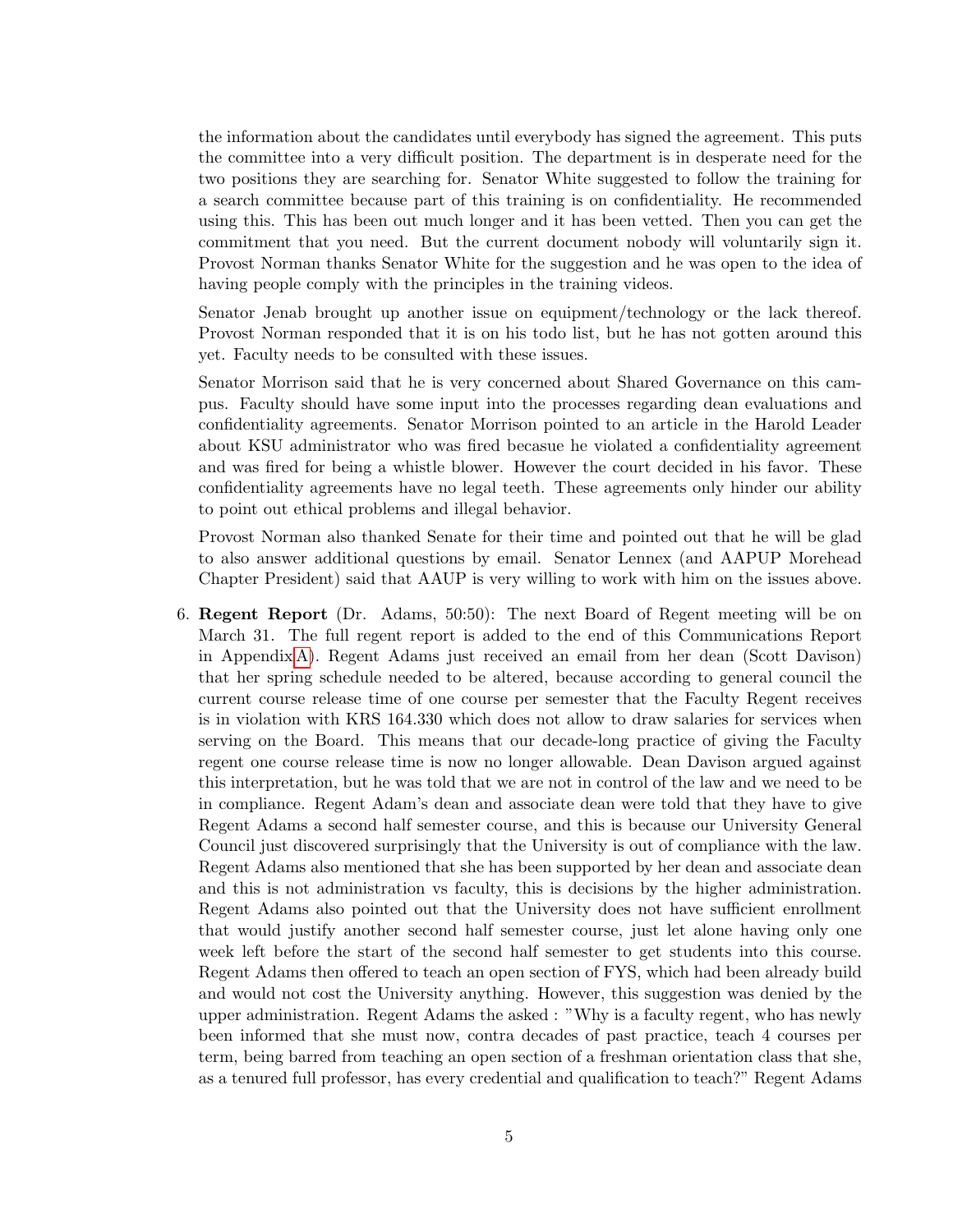has the credentials to teach a freshmen class. She asked if now she can not be trusted with freshmen? Regent Adams asked why she is being barred from teaching FYS.

Senator Grupe remarked that this is very strange. The Faculty Regent gets release time to enable him/her to talk with constituents. Also if receiving a salary for serving on the board is a problem then the question is also about the Staff Regent who serves during their work time on the Board. Senator Grupe also pointed out that this is a weird coincident that this "discovery" of the non-compliance just happened to happen a few weeks after President Morgan had a talk with President Long and President-elect (pro tempore) Finch about Faculty Regent Adams. Maybe coincidence but strange that this happened. Regent Adams responded that it is interesting to note that our University council which has been working here for decades has vetted the confidentiality agreement now discovered that the state statute which has not changed that we are in violation with it and this needs immediate action. This violation, however, has been allowed by the General Council for quite some time. Also it is interesting to note that she has been the first female regent for quite some time, so male regents get time off but all the sudden the mouthy woman gets a separate course. Regent Adams said she will have more on this matter at the next Faculty Senate meeting on March 31.

- 7. Staff Congress Report (David Flora, 59:30): Chair Flora reported that Staff Congress met on March 1st. The credentials subcommittee is preparing for nominations to elect 7 new members for a 3 year term. The ad hoc committee on teaching evaluations met and had discussions with professional advising on recommendations on how teaching evaluations for staff could be implemented into the annual evaluations. This is something that is going forward and not just an idea. There has been a motion to change the title of "Chair" and "Vice-Chair" to "President" and "Vice-President". This motion passed and Secretary (Xavier) Scott has agreed to collect the needed signatures. This does require a change in the (Staff Congress) constitution. Also staff congress was asked to pass a resolution to condemn the violence that is happening right now in Ukraine. There were discussion about what this resolution would actually do, because Congress has never passed a resolution like this. Chair Flora has reached out the President Long and SGA President Wiley to discuss the possibility of a joined resolution. It was also pointed out that we have several Ukrainian and Russian students on campus and it was suggested to change the language of the resolution to reflect on the Russian government and not the Russian people. President Long pointed out that we will have a resolution on our agenda and see how the discussion on the language will go.
- 8. SGA Report: No SGA representative was present, so there was no SGA report today.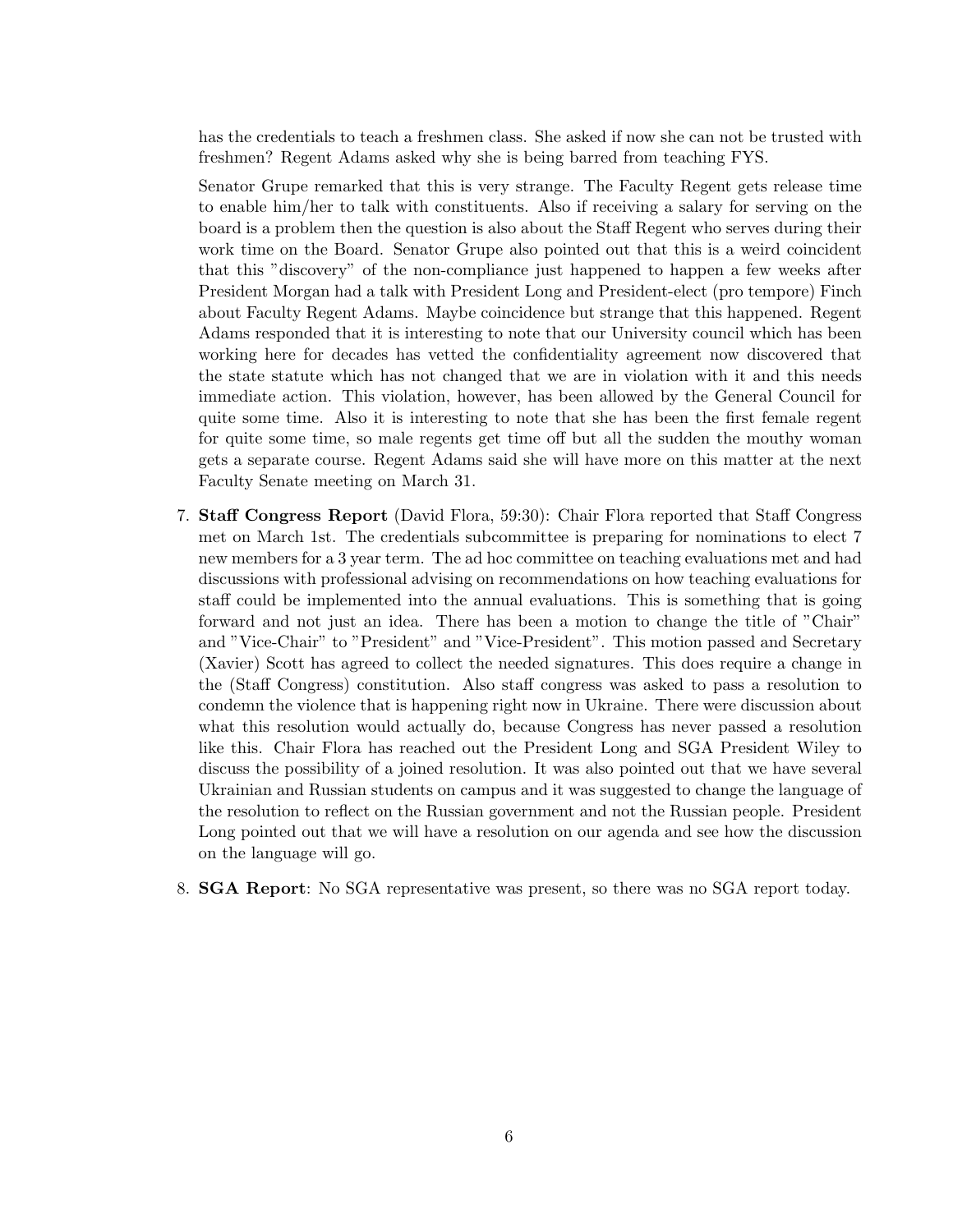- 9. Executive Council Committee Reports: (1:03:00) The Executive Council had several items to discuss:
	- Resolution of the Russian/Ukrainian war: The resolution was written by Adrian Mandzy and Tom Kiffmeyer

We, the faculty of Morehead State University deplore in the strongest of terms the Russian Government's aggression against Ukraine. We condemn this unprovoked attack against a peaceful neighbor and call on Russia to immediately suspend all military activity. We stand with the people of Ukraine and their democratically elected president.

President Long pointed out that this resolution is symbolic, but still important by supporting a nation that has been attacked. Senator Grupe remarked that it is good to focus on the Russian government here and not on the Russian people or students here on campus, because this is not their fault. Senator Hare commented that he supports the resolution, although it is a symbolic act, but still worthwhile. Senator Grupe made a motion to accept the resolution, seconded by Senators Taylor and Morrison, the resolution passed.

- Statement on meeting with President Morgan on January 27: President Long presented a statement regarding the meeting with him and President-elect Finch with President Morgan and Provost Norman on January 27 concerning Faculty Regent Adams (see Appendix [B\)](#page-11-0). The subject line of this meeting was "General Discussion about Faculty Senate". However, it turned into a 35 minute monologue by President Morgan criticizing Faculty Regent Adams. The picture painted was highly negative and laden with character critiques that we do not share. Why Faculty Senate is involved with this is unknown. The Faculty Regent is an ex-officio member of Faculty Senate like the President and Provost, but not elected by Senate, but by the entire faculty body. This was not a general discussion on Faculty Senate. Most concerning was that the President used term and phrases that disclosed networks of back-channel conversations among university administrators across the state clearly lambasting the Faculty Regent. It ended with President Morgan stating that "nobody wants to work with Faculty Senate" . The University President should support the Faculty Regent and not creating a system of animosity. President Morgan offered to work with selected members of the Executive Council. President Long made clear that we meet only as a whole not some parts of the Executive Council. The last time the EC has met with President Morgan was in September 2021 (instead of twice per semester as requested in the Senate constitution). President Long made clear that we want to work closely with Provost Norman and other administrators in good faith and good will to improve the University. President Long also stated that he really did not wanted to make this statement, but he is very concerned about the overall morale here. He is however confident that we continue to work closely with Provost Norman.
- Sun-setting UAR 334-03: President Long asked if there are any concerns about sun-setting this UAR? If not it will be sun-setted. Senator Hare asked about the administration sun-setting a policy for bringing back faculty who retire. Regent Adams clarified that the "phased" retirement that we used to have is no longer possible. The part where somebody continues to teach part-time immediately after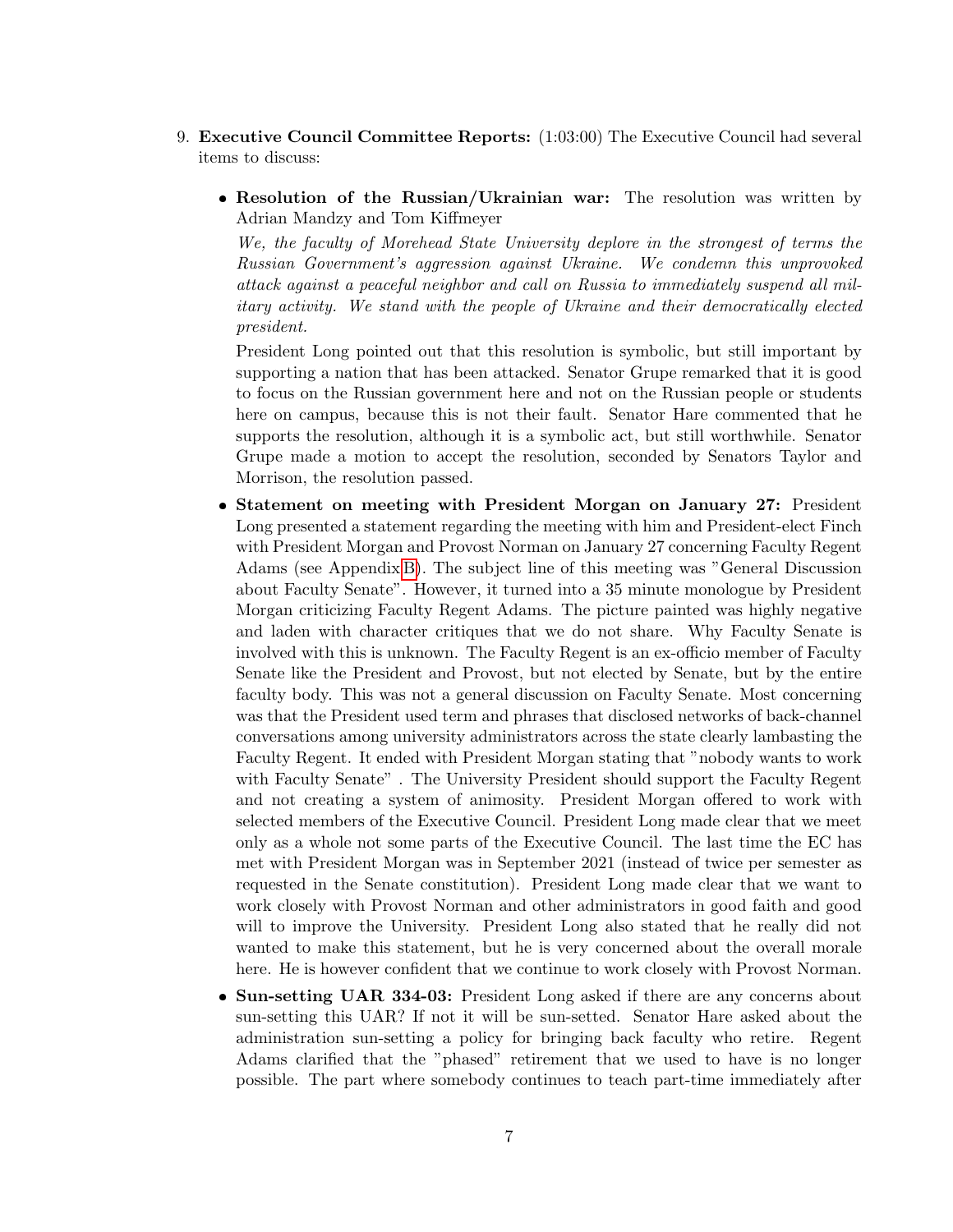they retire is no longer allowable. There is a certain amount of time that needs to have passed before somebody can come back. President Long asked that if anybody has any concerns about sun-setting this UAR to please send him comments.

- **SCAS-COC Report:** The question is is there a first report, because we have seen only the second part of the report. President Long also requested that the report should be posted as a downloadable pdf. Provost Norman said that he will look into this.
- Being Stalled by the upper administration: President Long pointed out that there are a number of concerns of resolutions etc being stalled by the upper administration. We are making progress with Provost Norman. Senator Hare remarked that he has been on Senate for a long time and he has never seen it like this before. The Faculty Welfare and Concerns Committee is working in improving and streamlining policies, but where are these policies and why do we not hear back. It seems like there is a serious problem where Faculty Senate is working but it stops above us. Senator Lennex commented that on any given action it has been 6-8 months to hear anything back. This is very troubling which has been developed over the last 3 to 4 years. Regent Adams pointed out that Senate has done their homework and what we put forward is vetted. However, we are then told vaguely that there are problems. Senator Grupe remarked that when he was Senate President he worked closely with Senator Finch and then Provost Russell together to find a solution for FYS, but this is still not solved and it is still stalling after years. Senator Hare stated that he does not have a problem with having discussions with people with whom he disagrees with, but that problem here is the lack of communication. The problem is not disagreeing on something, but the lack of communication about this. Provost Norman remarked that he was under the impression that he responded to resolutions etc on time, but he also knew that there are some that have been hanging around for a very long time. This is also the reason what Provost Norman had asked President Long to prioritize those old resolutions/actions to see what is still relevant. President Long added that he feels similar to what Senator Hare expressed earlier and that there has been legislation that over the past 2-3 years has been pushed forward but then died on some certain specific administrator's desk. This sense of frustration has been build up. President Long suggested that the Executive Council will work on a speadsheet that will summarize all legislation and what happened to it. President Long also remarked that there has been movement with working with Provost Norman on some of these issues.

#### 10. Executive Council Subcommittee Reports:

 Academic Issues: (K. Jenab, 1:23:50): The committee had a discussion with Provost Norman regarding the 50% rule pointing out that there is no SACS-COC requirement and that CPE has relaxed the rules for programs in 2020. However, Melissa Bell from CPE seem to still instist on this rule. The committee will work with the University Curriculum committee to find ways out of this. The committee also brought up the issue of class technology and equipment and as we heard from the provost he has a plan to resolve this. Last but not least the committee i also working with SGA on the issue of Reading Days.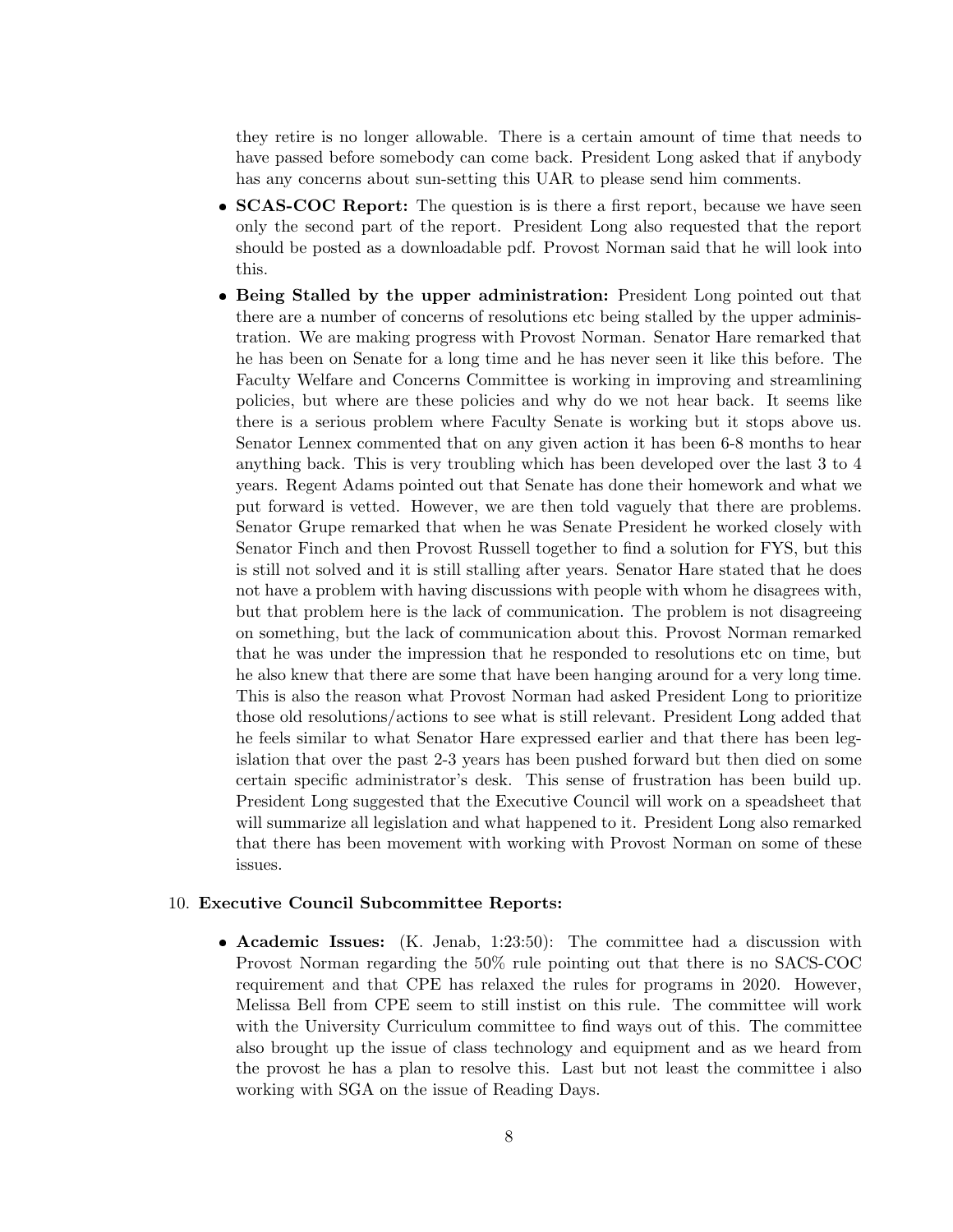- Evaluations: (L. Lennex, 1:25:20): One item the committee worked on was the Personel action calendar and how this could align better with the tenure-track evaluations. The committee is working with Provost Norman on this matter. The second issue was regading timelines on UARs and Senator Lennex remarked that she was very happy to see a UAR today brought to us with an adequate timeline for comments. There have been however at least 4 UARs which have been revised and published without Faculty Senate input. In addition there have been two where we were not given enough times and our comments where not reviewed (e.g. UAR on animals on campus).
- Faculty Welfare & Concerns (K. Kaufman, 1:26:50): FW & C did not met the previous week, but continues to work on PAc 30.
- Governance:: (D. Chatham, 1:27:30) Senator Chatham reported on behalf of the committee. The committee is looking into the description of the Academic ApPeals committee, because it refers to positions which no longer exist on campus. Senator Lennex asked about the timeline for the faculty preference survey for committees. Senator Chatham thought it would come out right after Spring Break (which it did).
- 11. New Business: (1:29:00)
	- As stated in President Morgan's email from the previous day there is a phase sunsetting of mask requirements. President Long noted that he was invited by President Morgan to a discussion on this issue together with Staff Congress Chair Flora and SGA President Wiley which ended at about 14:30, and the notification went out at 14:45 to everyone. The participants were ask about their thoughts on mask requirements but the notification was sent out immediately without consideration. President Long remarked that he asked for time to talk with faculty but was told that "we don't need all that". Senator Sharp remarked that when she was teaching on the MSU Prestonsburg campus that she received an email that masks are no longer required on the KCTC campus starting March 02. Also several school districts that she is visiting have been mask free for quite some time. President Long said that he knows that there are many different opinions, but the meeting with President Morgan on the previous day was not really asking to join a conversation, the decision had already been made and he was only there to represent faculty. Senator Sharp remarked that students are confused right now on where to wear a mask and where not. Senator Brigham remarked that he was asked by President Morgan about his opinion. Senator Taylor expressed her concern regarding the lifting of a mask requirement because she has three risk factors and she wants to know what her options are. When she agreed to teaching in class she was willing to take the risk knowing she would be in a masked classroom, but now with 24 students unmasked cramped into a classroom this changes the story quite a bit. Senator Taylor also reminded Senate that the resolution on a vaccination mandate was never answered. President Long remarked that our resolution was stalled/rejected. His take on the meeting the previous day was that when this goes off the everybody is on their own. If the President would like to speak to Faculty Senate we will certainly welcome him to do so. Senator Lennex reminded Senate that Rowan County is still on CDC class Red which requires masks indoors.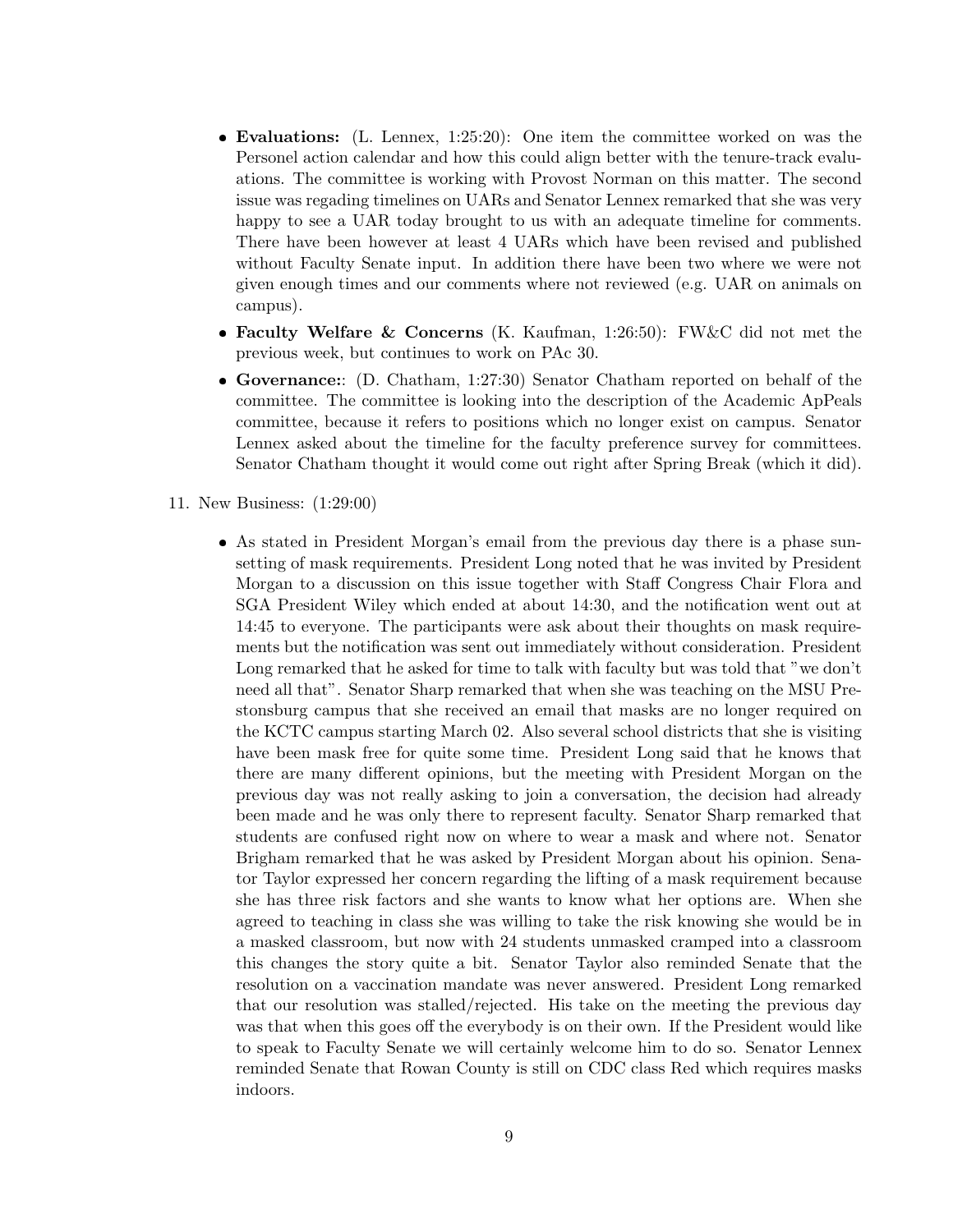- Senators Lennex and Grupe asked Senate for input on our Faculty Senate Website revision. We will work closely with Rianna Robinson on those revisions. This goes together with the revisions on the Staff Congress website. The idea is to make them more consistent. Please send suggestions to Communication Officer Grupe by Friday March 25. Senator Grupe commented on an issue that had come up earlier regarding the photographs which is that the names of senators only pop up when you hover over the photo, this is a software issue that is outside Rianna's control.
- 12. Old Business: none
- 13. Motion to adjourn the meeting by Senator Grupe, seconded by Senator Chatham, motion passed.

The meeting adjourned at 17:25/5:25 PM.

- 14. The next Senate meeting will be on March 31, 2022.
- 15. The recordings of the meeting can be found at [https://moreheadstate.webex.com/](https://moreheadstate.webex.com/webappng/sites/moreheadstate/recording/ee250e357d60103a8a8e0050568c3ae2/playback) [webappng/sites/moreheadstate/recording/ee250e357d60103a8a8e0050568c3ae2/playback](https://moreheadstate.webex.com/webappng/sites/moreheadstate/recording/ee250e357d60103a8a8e0050568c3ae2/playback)

### <span id="page-9-0"></span>A Regent's Report

The next Board of Regents meeting is March 31st. This will be the first meeting this calendar year.

#### Announcement of the change to reassign time for the faculty regent:

On March 1, 2022, I received an email from my Dean, informing me that my Spring schedule would need to be altered. He had "been informed that according to MSU's legal counsel, the university now views the release time from teaching that is afforded to the Faculty Regent to be in violation of KRS 164.330, which talks about drawing a salary for service as a member of a state board."

Dean Davison argued against this questionable interpretation, citing past precedent, but he was told that we do not control the law, and the university attorney has ruled that we are out of compliance, so we are directed to remedy this immediately." Furthermore, he was directed to work with my AD to "look for a second half of the semester course to assign to [me] in this semester, so that the university is no longer out of compliance with the statute."

On March 2nd, Associate Dean Henneberg emailed me to let me know that Dean Davison had been able to defer the implementation of this new "rule" until the Fall semester. Two noteworthy aspects to this message:

- Dean Davison and AD Henneberg strongly advocated for adequate support for the faculty regent position.
- The institution does not have adequate enrollment to justify a new second semester course created and announced March 1st, 2nd, or 3rd (of 2022), only a week before the start of the second semester term on March 10, 2020.

AD Henneberg followed up with an email, inquiring what course could be added to my Fall schedule. Important points: the schedule AD Henneberg had already built was "live" and there were no "open" courses at time I was not already scheduled to teach or have meetings.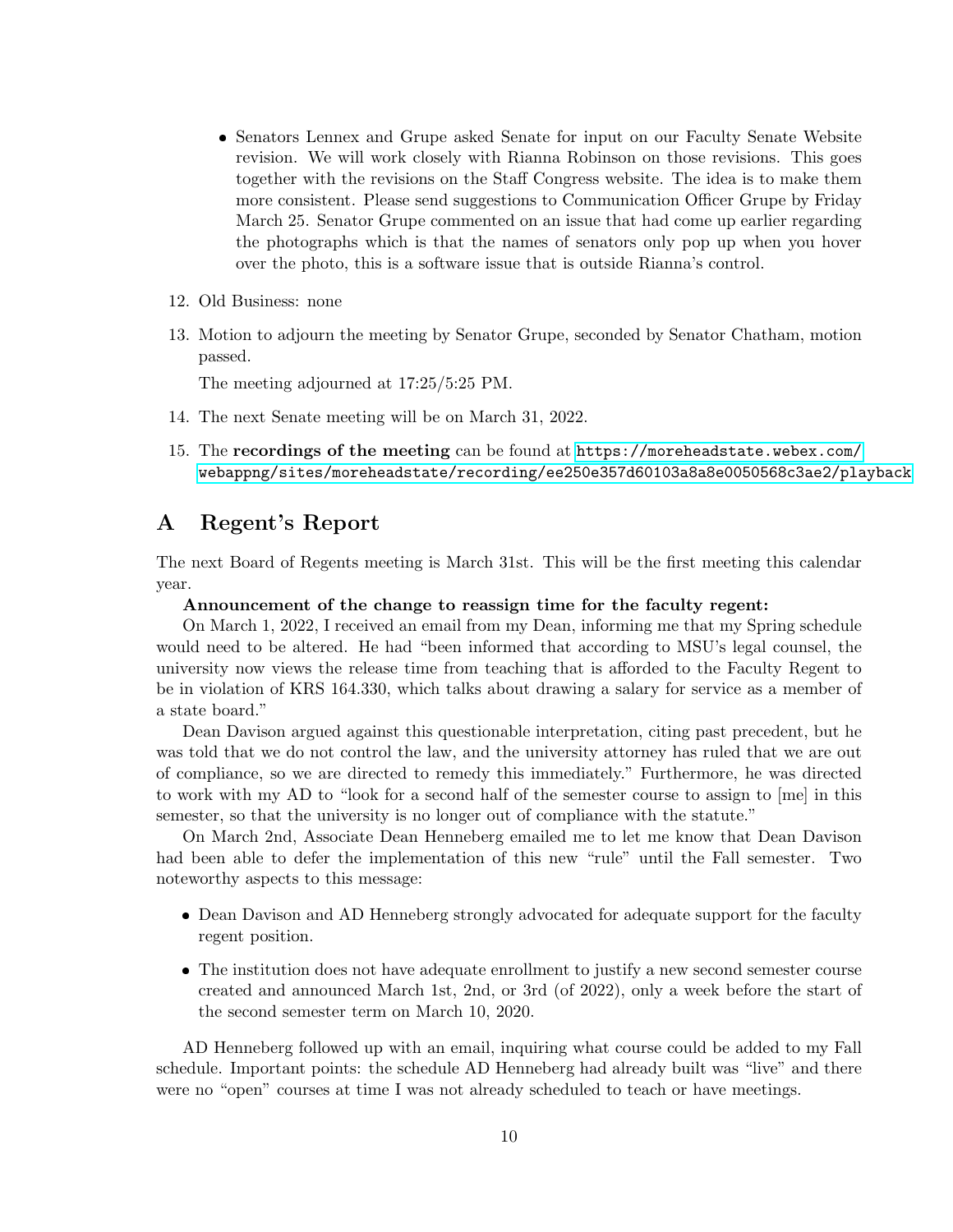I offered to teach a section of FYS. I identified an open section (FYS 101-011), noting that this was an elegant solution to the problem AD Henneberg and I now faced:

- The FYS course was already built and not staffed (AD Henneberg would have to build a new course to accommodate this new ruling).
- Adding me as an instructor would save the institution from having to pay supplement to an as-yet-identified staff person who would be selected to teach the section (so the decision would display fiscal responsibility through cost-cutting).
- Experience in the freshman orientation course would aid my curricular work for the department. The department is going to be re-aligning the cornerstone course with the newly redesigned capstone. I'll be heavily involved in that (as the capstone instructor and a likely new instructor for the cornerstone). Teaching FYS would provide me with experience and materials that would allow me to help create an "orientation" for our major that draws upon campus-wide retention efforts.

This morning AD Henneberg sent me an email, apologizing for initially sending an open inquiry and countenancing my discussion of FYS. She politely directed the conversation back to courses directly under her control and noted that she could create a new section of ENG 100 at the same time as the FYS.

I thanked AD Henneberg for her efforts and noted that I was saddened that people just trying to do their jobs were caught up in this unnecessary business. At this time, I would also like to thank Dean Davison. They attempted to work in concert with faculty as forces above them imposed a new edict.

The question I would like to pose on the Senate floor: why is a faculty regent, who has newly been informed that she must now, contra decades of past practice, teach 4 courses per term, being barred from teaching an open section of a freshman orientation class that she, as a tenured full professor, has every credential and qualification to teach?